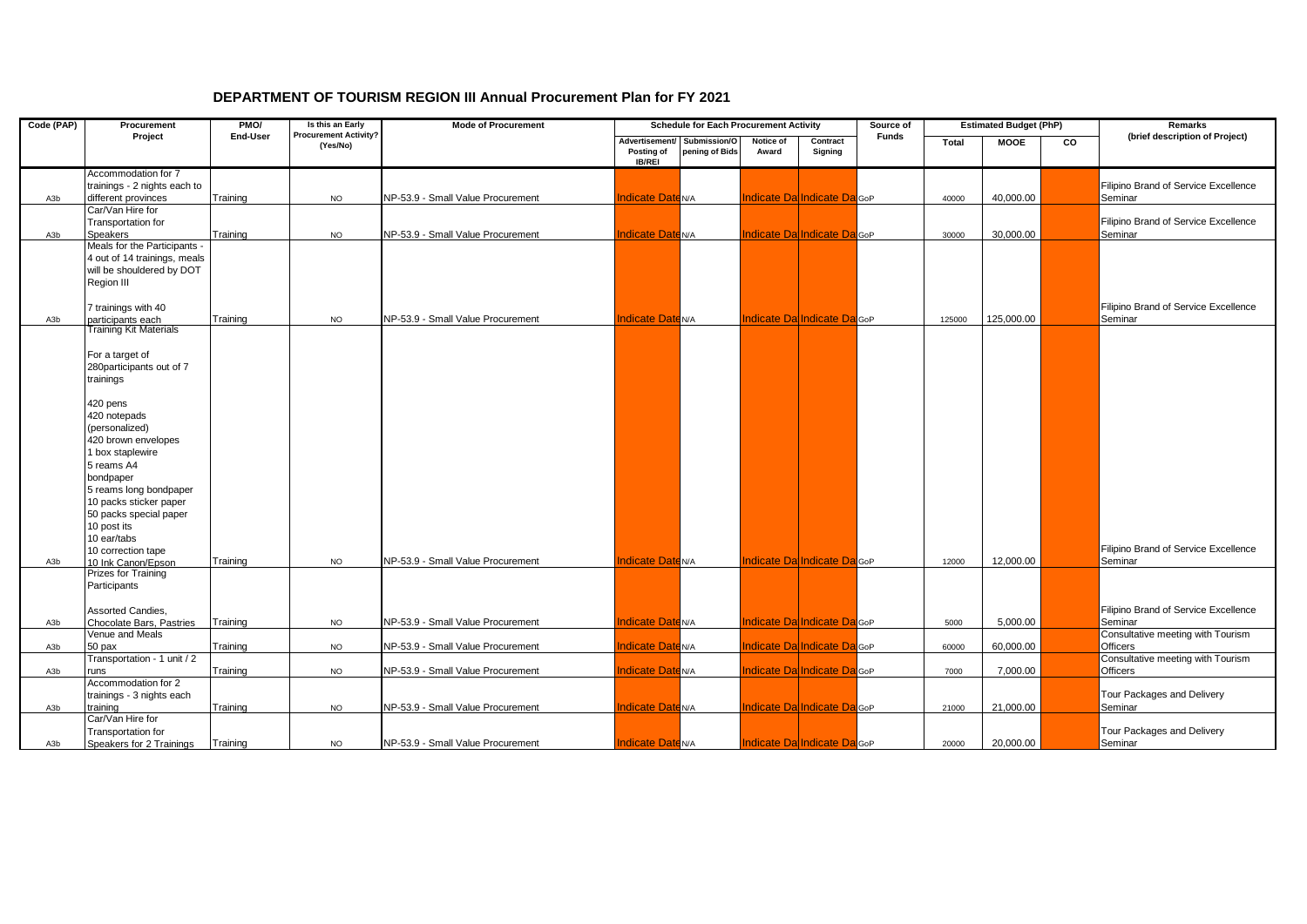|                  | <b>Training Kit Materials</b>        |          |           |                                   |                          |  |                                         |       |           |                                    |
|------------------|--------------------------------------|----------|-----------|-----------------------------------|--------------------------|--|-----------------------------------------|-------|-----------|------------------------------------|
|                  |                                      |          |           |                                   |                          |  |                                         |       |           |                                    |
|                  | For a target of 80                   |          |           |                                   |                          |  |                                         |       |           |                                    |
|                  | participants for the 2               |          |           |                                   |                          |  |                                         |       |           |                                    |
|                  | trainings                            |          |           |                                   |                          |  |                                         |       |           |                                    |
|                  |                                      |          |           |                                   |                          |  |                                         |       |           |                                    |
|                  | 100 pens                             |          |           |                                   |                          |  |                                         |       |           |                                    |
|                  | 100 notepads                         |          |           |                                   |                          |  |                                         |       |           |                                    |
|                  | (personalized)                       |          |           |                                   |                          |  |                                         |       |           |                                    |
|                  | 100 brown envelopes                  |          |           |                                   |                          |  |                                         |       |           |                                    |
|                  | 2 reams A4 bondpaper                 |          |           |                                   |                          |  |                                         |       |           |                                    |
|                  |                                      |          |           |                                   |                          |  |                                         |       |           |                                    |
|                  | 2 packs sticker paper                |          |           |                                   |                          |  |                                         |       |           |                                    |
|                  | 10 packs special paper               |          |           |                                   |                          |  |                                         |       |           | Tour Packages and Delivery         |
| A3b              |                                      | Training | <b>NO</b> | NP-53.9 - Small Value Procurement | <b>Indicate Date N/A</b> |  | ndicate Da Indicate Da GoP              | 2500  | 2,500.00  | Seminar                            |
|                  | Accommodation for 2                  |          |           |                                   |                          |  |                                         |       |           |                                    |
|                  | trainings - 2 nights each            |          |           |                                   |                          |  |                                         |       |           | Community Based Tourism Kulinarya/ |
| A3b              | training                             | Training | <b>NO</b> | NP-53.9 - Small Value Procurement | <b>Indicate Date N/A</b> |  | Indicate Da Indicate Da GoP             | 14000 | 14,000.00 | <b>Street Food</b>                 |
|                  | Car/Van Hire for                     |          |           |                                   |                          |  |                                         |       |           |                                    |
|                  | Transportation for                   |          |           |                                   |                          |  |                                         |       |           | Community Based Tourism Kulinarya/ |
| A3b              | Speakers for 2 Trainings             | Training | <b>NO</b> | NP-53.9 - Small Value Procurement | <b>Indicate Date N/A</b> |  | Indicate Da Indicate Da GoP             | 22000 | 22,000.00 | <b>Street Food</b>                 |
|                  | Meals for the Participants           |          |           |                                   |                          |  |                                         |       |           | Community Based Tourism Kulinarya/ |
| A3b              | 2 trainings for 35 pax each Training |          | <b>NO</b> | NP-53.9 - Small Value Procurement | <b>Indicate Date N/A</b> |  | Indicate Da Indicate Da GoP             | 90000 | 90,000.00 | <b>Street Food</b>                 |
|                  | <b>Training Kit Materials</b>        |          |           |                                   |                          |  |                                         |       |           |                                    |
|                  |                                      |          |           |                                   |                          |  |                                         |       |           |                                    |
|                  |                                      |          |           |                                   |                          |  |                                         |       |           |                                    |
|                  | For a target of 80                   |          |           |                                   |                          |  |                                         |       |           |                                    |
|                  | participants for the 2               |          |           |                                   |                          |  |                                         |       |           |                                    |
|                  | trainings                            |          |           |                                   |                          |  |                                         |       |           |                                    |
|                  |                                      |          |           |                                   |                          |  |                                         |       |           |                                    |
|                  | 80 pens                              |          |           |                                   |                          |  |                                         |       |           |                                    |
|                  | 80 notebooks                         |          |           |                                   |                          |  |                                         |       |           |                                    |
|                  | 80 expanding envelopes               |          |           |                                   |                          |  |                                         |       |           |                                    |
|                  | 2 reams A4 bondpaper                 |          |           |                                   |                          |  |                                         |       |           |                                    |
|                  |                                      |          |           |                                   |                          |  |                                         |       |           |                                    |
|                  | 2 packs sticker paper                |          |           |                                   |                          |  |                                         |       |           |                                    |
|                  | 10 packs special paper               |          |           |                                   |                          |  |                                         |       |           | Community Based Tourism Kulinarya/ |
| A3b              |                                      | Training | <b>NO</b> | NP-53.9 - Small Value Procurement | <b>Indicate Date N/A</b> |  | ndicate Da Indicate Da GoP              | 5500  | 5,500.00  | <b>Street Food</b>                 |
|                  | Accommodation for 2                  |          |           |                                   |                          |  |                                         |       |           |                                    |
|                  | trainings - 2 nights each            |          |           |                                   |                          |  |                                         |       |           |                                    |
| A3b              | training                             | Training | <b>NO</b> | NP-53.9 - Small Value Procurement | <b>Indicate Date N/A</b> |  | Indicate Da Indicate Da GoP             | 14000 | 14,000.00 | Cultural/Community/Ecotour Guiding |
|                  | Car/Van Hire for                     |          |           |                                   |                          |  |                                         |       |           |                                    |
|                  | <b>Transportation for</b>            |          |           |                                   |                          |  |                                         |       |           |                                    |
| A3b              | Speakers for 2 Trainings             | Training | <b>NO</b> | NP-53.9 - Small Value Procurement | <b>Indicate Date N/A</b> |  | Indicate Da Indicate Da GoP             | 66000 | 66,000.00 | Cultural/Community/Ecotour Guiding |
|                  | Meals- 70 pax / 2 days / 2           |          |           |                                   |                          |  |                                         |       |           |                                    |
| A3b              | runs                                 | Training | <b>NO</b> | NP-53.9 - Small Value Procurement | <b>Indicate Date N/A</b> |  | ndicate DalIndicate DalGoP              | 93000 | 93,000.00 | Cultural/Community/Ecotour Guiding |
|                  | <b>Training Kit Materials</b>        |          |           |                                   |                          |  |                                         |       |           |                                    |
|                  |                                      |          |           |                                   |                          |  |                                         |       |           |                                    |
|                  | For a target of 80                   |          |           |                                   |                          |  |                                         |       |           |                                    |
|                  | participants for the 2               |          |           |                                   |                          |  |                                         |       |           |                                    |
|                  |                                      |          |           |                                   |                          |  |                                         |       |           |                                    |
|                  | trainings                            |          |           |                                   |                          |  |                                         |       |           |                                    |
|                  |                                      |          |           |                                   |                          |  |                                         |       |           |                                    |
|                  | 80 pens                              |          |           |                                   |                          |  |                                         |       |           |                                    |
|                  | 80 notebooks                         |          |           |                                   |                          |  |                                         |       |           |                                    |
|                  | 80 expanding envelopes               |          |           |                                   |                          |  |                                         |       |           |                                    |
|                  | 2 reams A4 bondpaper                 |          |           |                                   |                          |  |                                         |       |           |                                    |
|                  | 2 packs sticker paper                |          |           |                                   |                          |  |                                         |       |           |                                    |
|                  | 10 packs special paper               |          |           |                                   |                          |  |                                         |       |           |                                    |
| A <sub>3</sub> b |                                      | Training | <b>NO</b> | NP-53.9 - Small Value Procurement | <b>Indicate Date N/A</b> |  | Indicate DalIndicate Dal <sub>GoP</sub> | 5000  | 5.000.00  | Cultural/Community/Ecotour Guiding |
|                  |                                      |          |           |                                   |                          |  |                                         |       |           | Tourism Awareness and Capability   |
|                  |                                      |          |           |                                   |                          |  |                                         |       |           |                                    |
|                  | Accommodation for 2                  |          |           |                                   |                          |  |                                         |       |           | Building Seminar for LGUs and      |
|                  | trainings - 2 nights each            |          |           |                                   |                          |  |                                         |       |           | stakeholders, homestay program,    |
|                  | training for 3 trainings             |          |           |                                   |                          |  |                                         |       |           | tourism C.O.A.T.S. (Checking Our   |
|                  |                                      |          |           |                                   |                          |  |                                         |       |           | Aptitudes in the Typhoon           |
| A3b              |                                      | Training | <b>NO</b> | NP-53.9 - Small Value Procurement | <b>Indicate Date N/A</b> |  | Indicate Da Indicate Da GoP             | 42000 | 42,000.00 | Season)                            |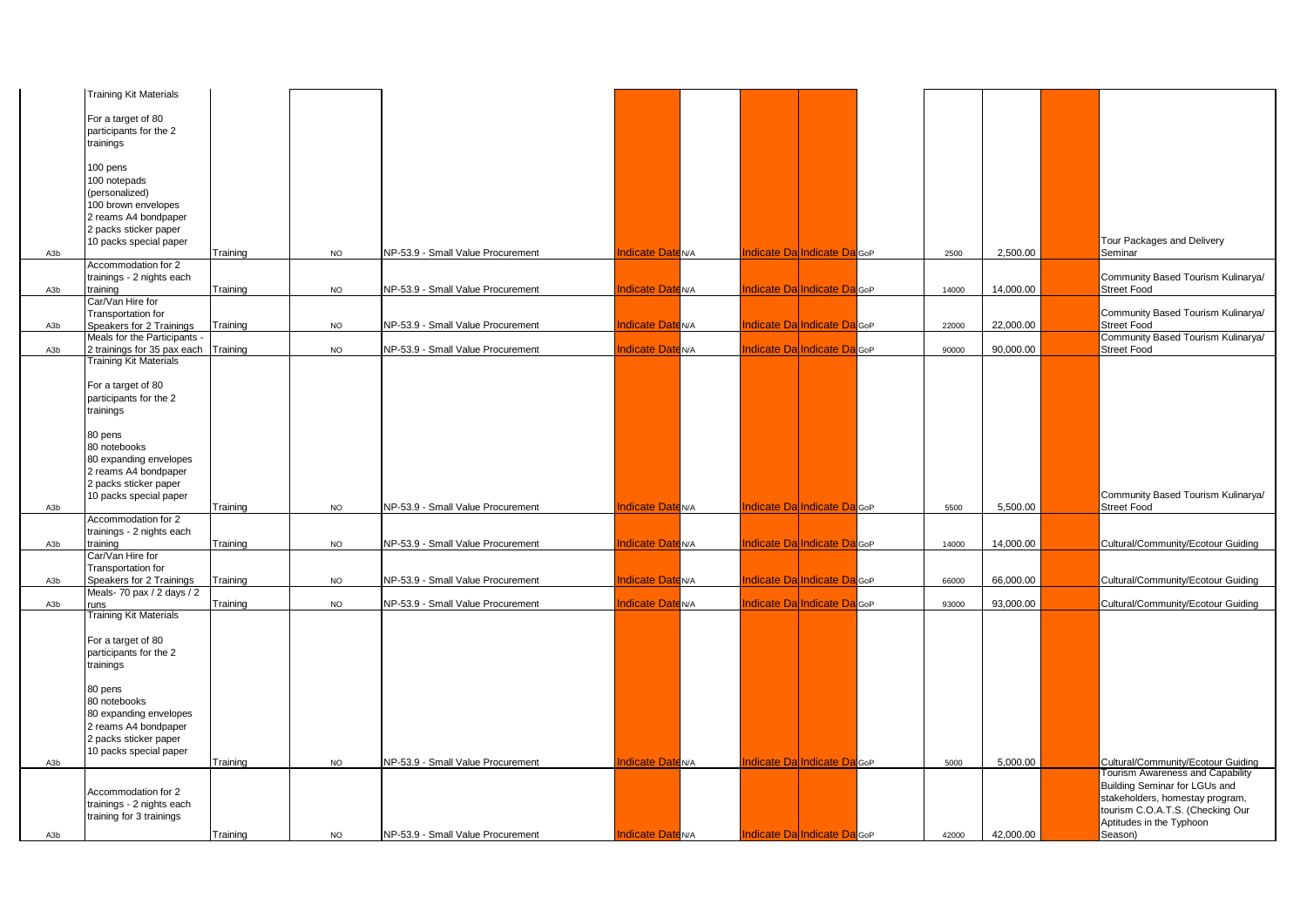|     |                                                                                                                                                                                                                        |          |           |                                   |                          |                                      |        |            | Tourism Awareness and Capability                                                                                                                                                |
|-----|------------------------------------------------------------------------------------------------------------------------------------------------------------------------------------------------------------------------|----------|-----------|-----------------------------------|--------------------------|--------------------------------------|--------|------------|---------------------------------------------------------------------------------------------------------------------------------------------------------------------------------|
|     | Car/Van Hire for<br>Transportation for<br>Speakers for 3 trainings                                                                                                                                                     |          |           |                                   |                          |                                      |        |            | Building Seminar for LGUs and<br>stakeholders, homestay program,<br>tourism C.O.A.T.S. (Checking Our                                                                            |
| A3b |                                                                                                                                                                                                                        | Training | <b>NO</b> | NP-53.9 - Small Value Procurement | <b>Indicate Date N/A</b> | Indicate Dal Indicate DalGoP         | 36000  | 36,000.00  | Aptitudes in the Typhoon<br>Season)                                                                                                                                             |
|     | Meals for the Participants -<br>3 trainings for 45 pax each                                                                                                                                                            |          |           |                                   |                          |                                      |        |            | <b>Fourism Awareness and Capability</b><br>Building Seminar for LGUs and<br>stakeholders, homestay program,<br>tourism C.O.A.T.S. (Checking Our<br>Aptitudes in the Typhoon     |
| A3b | <b>Training Kit Materials</b>                                                                                                                                                                                          | Training | <b>NO</b> | NP-53.9 - Small Value Procurement | ndicate Date N/A         | <b>Indicate Da Indicate Da</b> GoP   | 279000 | 279,000.00 | Season)                                                                                                                                                                         |
|     | For a target of 80<br>participants for the 2<br>trainings<br>120 pens                                                                                                                                                  |          |           |                                   |                          |                                      |        |            |                                                                                                                                                                                 |
| A3b | 120 notebooks<br>120 expanding envelopes<br>3 reams A4 bondpaper<br>3 reams long bondpaper<br>4 packs sticker paper<br>15 packs special paper                                                                          | Training | <b>NO</b> | NP-53.9 - Small Value Procurement | <b>Indicate Date N/A</b> | <b>Indicate Da Indicate Da</b> GoP   | 5500   | 5,500.00   | Tourism Awareness and Capability<br>Building Seminar for LGUs and<br>stakeholders, homestay program,<br>tourism C.O.A.T.S. (Checking Our<br>Aptitudes in the Typhoon<br>Season) |
|     | Accommodation for 2<br>trainings - 2 nights each                                                                                                                                                                       |          |           |                                   |                          |                                      |        |            | Seminar on Disaster Risk Reduction &<br>Management / Safety & Security                                                                                                          |
|     | training                                                                                                                                                                                                               |          |           | NP-53.9 - Small Value Procurement | <b>Indicate Date N/A</b> | <b>Indicate Da Indicate Da</b> GoP   |        | 42,000.00  | Training/<br><b>TOPCOP</b>                                                                                                                                                      |
| A3b | Car/Van Hire for<br>Transportation for<br>Speakers for 2 Trainings                                                                                                                                                     | Training | <b>NO</b> |                                   |                          |                                      | 42000  |            | Seminar on Disaster Risk Reduction &<br>Management / Safety & Security<br>Training /                                                                                            |
| A3b | <b>Training Kit Materials</b>                                                                                                                                                                                          | Training | <b>NO</b> | NP-53.9 - Small Value Procurement | ndicate Date N/A         | <b>Indicate Dal Indicate Dal</b> GoP | 36000  | 36,000.00  | <b>TOPCOP</b>                                                                                                                                                                   |
| A3b | For a target of 80<br>participants for the 2<br>trainings<br>120 pens<br>120 notebooks<br>120 expanding envelopes<br>3 reams A4 bondpaper<br>3 reams long bondpaper<br>4 packs sticker paper<br>15 packs special paper | Training | <b>NO</b> | NP-53.9 - Small Value Procurement | ndicate Date N/A         | Indicate Da Indicate Da GoP          | 3500   | 3,500.00   | Seminar on Disaster Risk Reduction &<br>Management / Safety & Security<br>Training /<br><b>TOPCOP</b>                                                                           |
|     | Accommodation for 2                                                                                                                                                                                                    |          |           |                                   |                          |                                      |        |            |                                                                                                                                                                                 |
|     | trainings - 2 nights each                                                                                                                                                                                              |          |           |                                   |                          |                                      |        |            |                                                                                                                                                                                 |
| A3b | training<br>Car/Van Hire for                                                                                                                                                                                           | Training | <b>NO</b> | NP-53.9 - Small Value Procurement | ndicate Date N/A         | Indicate Da Indicate Da GoP          | 42000  | 42,000.00  | Protocol and Social Graces                                                                                                                                                      |
|     | Transportation for                                                                                                                                                                                                     |          |           |                                   |                          |                                      |        |            |                                                                                                                                                                                 |
| A3b | <b>Speakers</b>                                                                                                                                                                                                        | Training | <b>NO</b> | NP-53.9 - Small Value Procurement | Indicate DateN/A         | Indicate Da Indicate Da GoP          | 24000  | 24,000.00  | Protocol and Social Graces                                                                                                                                                      |
|     | <b>Training Kit Materials</b><br>For a target of 40<br>participants<br>40 pens<br>40 notepads (personalized)<br>40 expanding envelopes<br>2 reams A4 bondpaper<br>2 reams long bondpaper<br>4 packs sticker paper      |          |           |                                   |                          |                                      |        |            |                                                                                                                                                                                 |
| A3b | 10 packs special paper                                                                                                                                                                                                 | Training | <b>NO</b> | NP-53.9 - Small Value Procurement | <b>Indicate Date N/A</b> | <b>Indicate Da Indicate Da</b> GoP   | 2500   | 2,500.00   | Protocol and Social Graces                                                                                                                                                      |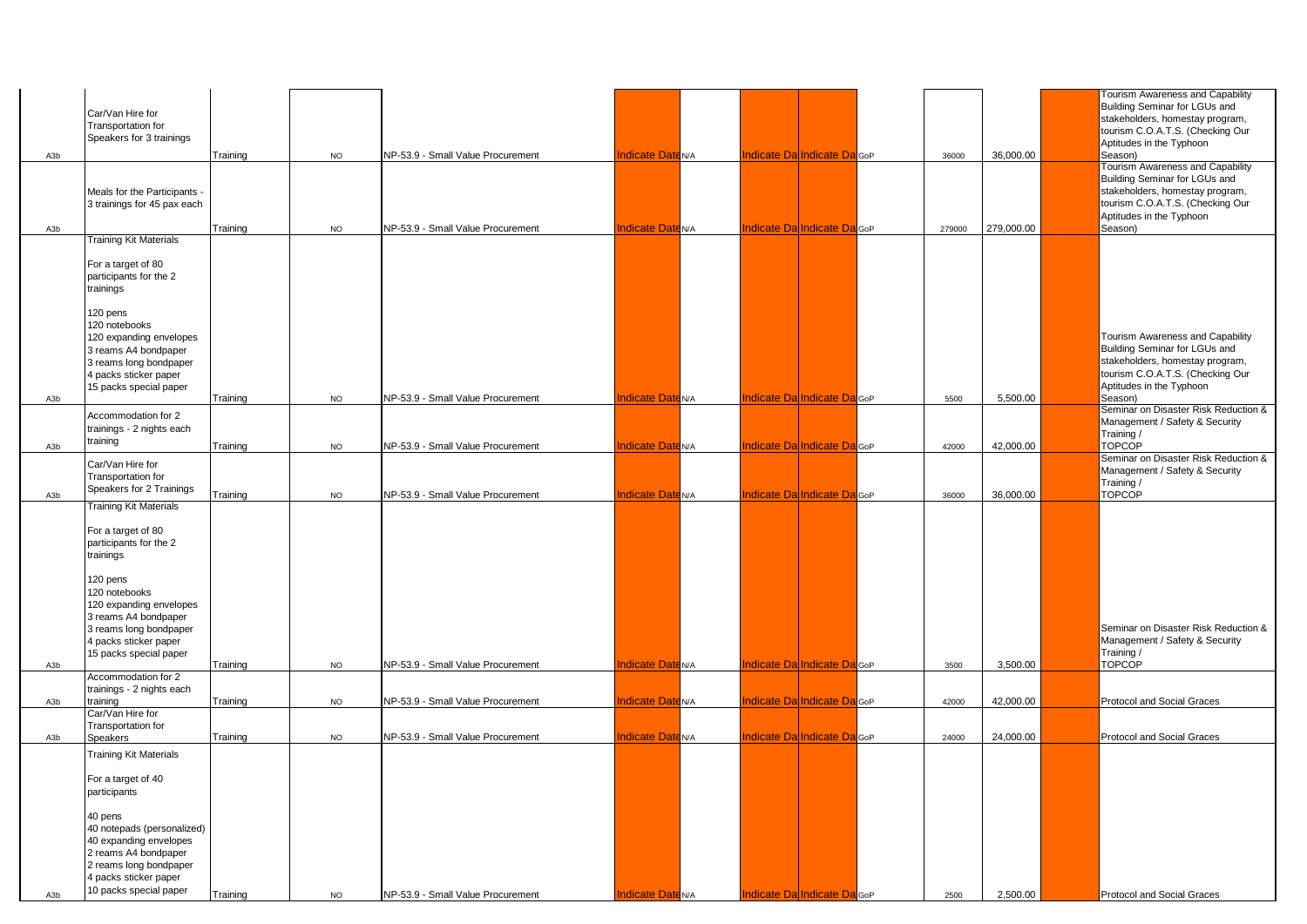|                  | Accommodation for 2<br>trainings - 2 nights each<br>training                                                                                              |          |           |                                   |                             |                                         |  |       |           | Seminar on How to Handle Persons<br>with Disability, Child Safe Tourism,<br>Harmonized Gender and Dev't.<br>Guidelines for Tourism |
|------------------|-----------------------------------------------------------------------------------------------------------------------------------------------------------|----------|-----------|-----------------------------------|-----------------------------|-----------------------------------------|--|-------|-----------|------------------------------------------------------------------------------------------------------------------------------------|
| A3b              |                                                                                                                                                           | Training | <b>NO</b> | NP-53.9 - Small Value Procurement | ndicate Date N/A            | Indicate Da Indicate Da GoP             |  | 20000 | 20,000.00 |                                                                                                                                    |
| A <sub>3</sub> b | Car/Van Hire for<br>Transportation for<br><b>Speakers</b>                                                                                                 | Training | <b>NO</b> | NP-53.9 - Small Value Procurement | ndicate Date <sub>N/A</sub> | ndicate DalIndicate Dal <sub>GoP</sub>  |  | 20000 | 20.000.00 | Seminar on How to Handle Persons<br>with Disability, Child Safe Tourism,<br>Harmonized Gender and Dev't.<br>Guidelines for Tourism |
|                  |                                                                                                                                                           |          |           |                                   |                             |                                         |  |       |           | Seminar on How to Handle Persons                                                                                                   |
| A3b              | Meals for the Participants -<br>for 45 pax each                                                                                                           | Training | <b>NO</b> | NP-53.9 - Small Value Procurement | ndicate Date N/A            | Indicate Da Indicate Da GoP             |  | 35000 | 35,000.00 | with Disability, Child Safe Tourism,<br>Harmonized Gender and Dev't.<br>Guidelines for Tourism                                     |
|                  |                                                                                                                                                           |          |           |                                   |                             |                                         |  |       |           |                                                                                                                                    |
|                  | <b>Training Kit Materials</b><br>For a target of 40<br>participants<br>40 pens                                                                            |          |           |                                   |                             |                                         |  |       |           |                                                                                                                                    |
|                  | 40 notepads (personalized)<br>40 expanding envelopes<br>2 reams A4 bondpaper<br>2 reams long bondpaper<br>4 packs sticker paper<br>10 packs special paper |          |           |                                   |                             |                                         |  |       |           | Seminar on How to Handle Persons<br>with Disability, Child Safe Tourism,<br>Harmonized Gender and Dev't.<br>Guidelines for Tourism |
| A3b              |                                                                                                                                                           | Training | <b>NO</b> | NP-53.9 - Small Value Procurement | ndicate Date <sup>N/A</sup> | ndicate Dal Indicate Dal <sub>GoP</sub> |  | 2500  | 2.500.00  | <b>Tourist Drivers as Tourism Frontliners,</b>                                                                                     |
| A3b              | Accommodation for 2<br>trainings - 2 nights each<br>training                                                                                              | Training | <b>NO</b> | NP-53.9 - Small Value Procurement | ndicate Date N/A            | Indicate Da Indicate Da GoP             |  | 28000 | 28,000.00 | Tourism Reception and Guiding<br>Techniques Seminar (Basic<br>Guiding)                                                             |
| A3b              | Car/Van Hire for<br>Transportation for<br><b>Speakers</b>                                                                                                 | Training | <b>NO</b> | NP-53.9 - Small Value Procurement | ndicate Date <sup>N/A</sup> | ndicate Da Indicate Da GoP              |  | 33000 | 33.000.00 | Tourist Drivers as Tourism Frontliners,<br>Tourism Reception and Guiding<br>Techniques Seminar (Basic<br>Guiding)                  |
| A3b              | Meals for the Participants -<br>for 45 pax each for 2<br>trainings                                                                                        | Training | <b>NO</b> | NP-53.9 - Small Value Procurement | ndicate Date <sub>N/A</sub> | ndicate Da Indicate Da GoP              |  | 90000 | 90.000.00 | Tourist Drivers as Tourism Frontliners,<br>Tourism Reception and Guiding<br>Techniques Seminar (Basic<br>Guiding)                  |
|                  | <b>Training Kit Materials</b>                                                                                                                             |          |           |                                   |                             |                                         |  |       |           |                                                                                                                                    |
|                  | For a target of 40<br>participants<br>90 pens<br>90 notepads (personalized)<br>90 expanding envelopes                                                     |          |           |                                   |                             |                                         |  |       |           |                                                                                                                                    |
| A <sub>3</sub> b | 3 reams A4 bondpaper<br>3 reams long bondpaper<br>5 packs sticker paper<br>15 packs special paper                                                         | Training | <b>NO</b> | NP-53.9 - Small Value Procurement | ndicate Date N/A            | Indicate DalIndicate Dal <sub>GoP</sub> |  | 5000  | 5.000.00  | Tourist Drivers as Tourism Frontliners,<br>Tourism Reception and Guiding<br><b>Techniques Seminar (Basic</b><br>Guidina)           |
|                  | Accommodation for 3<br>trainings - 3 nights each                                                                                                          |          |           |                                   |                             |                                         |  |       |           | Basic Life Support and First Aid, Basic                                                                                            |
| A3b              | training<br>Car/Van Hire for                                                                                                                              | Training | <b>NO</b> | NP-53.9 - Small Value Procurement | ndicate Date <sup>N/A</sup> | ndicate DalIndicate Dal <sub>GoP</sub>  |  | 63000 | 63,000.00 | Water Safety, Life Guarding                                                                                                        |
| A3b              | Transportation for<br>Speakers                                                                                                                            | Training | NO        | NP-53.9 - Small Value Procurement | ndicate Date N/A            | ndicate DalIndicate Dal <sub>GoP</sub>  |  | 55000 | 55.000.00 | Basic Life Support and First Aid, Basic<br>Water Safety, Life Guarding                                                             |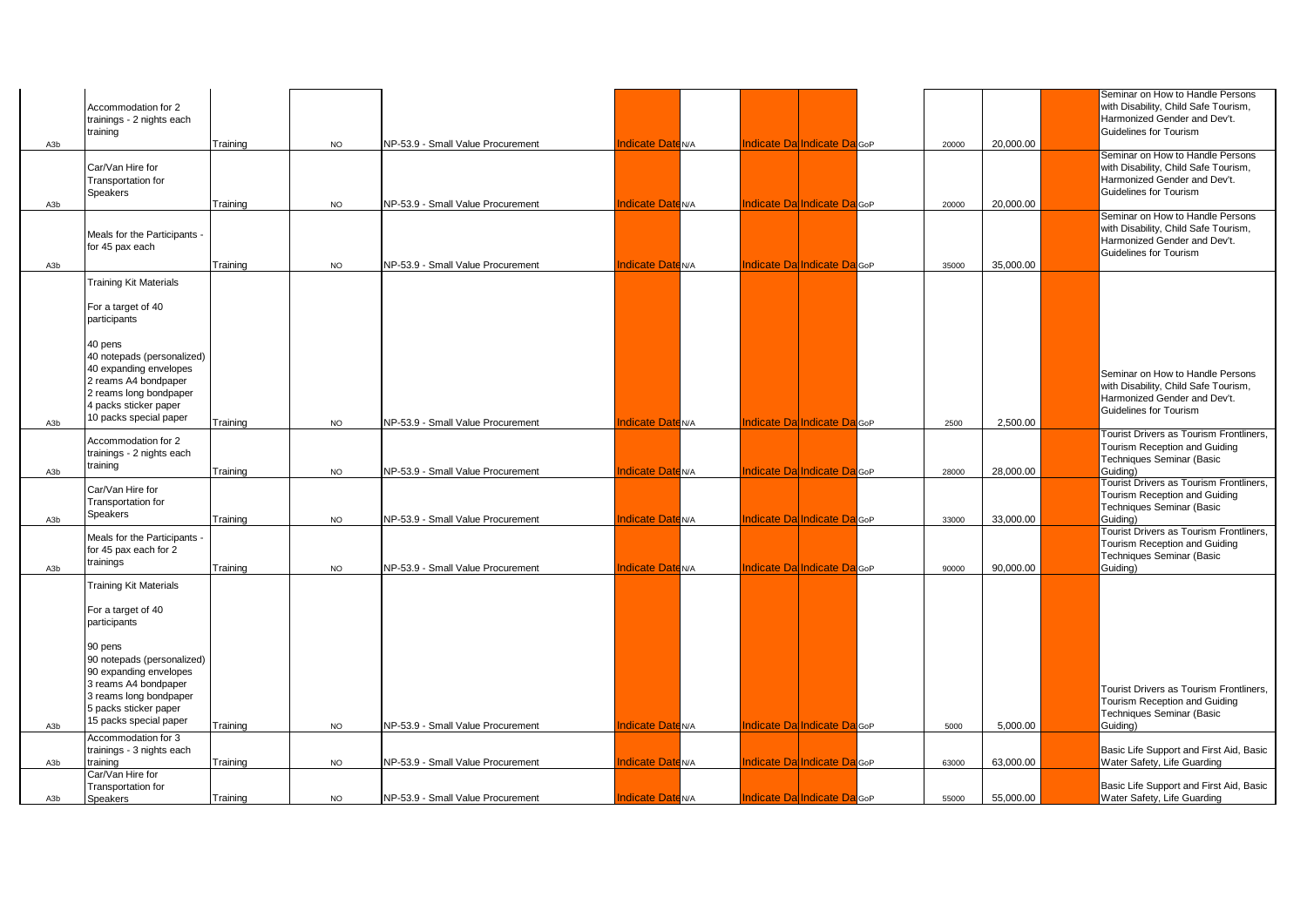|                  | <b>Training Kit Materials</b>  |          |           |                                           |                             |     |                                         |                             |        |            |                                                                         |
|------------------|--------------------------------|----------|-----------|-------------------------------------------|-----------------------------|-----|-----------------------------------------|-----------------------------|--------|------------|-------------------------------------------------------------------------|
|                  |                                |          |           |                                           |                             |     |                                         |                             |        |            |                                                                         |
|                  | For a target of 40             |          |           |                                           |                             |     |                                         |                             |        |            |                                                                         |
|                  | participants                   |          |           |                                           |                             |     |                                         |                             |        |            |                                                                         |
|                  |                                |          |           |                                           |                             |     |                                         |                             |        |            |                                                                         |
|                  | 120 pens<br>120 notebooks      |          |           |                                           |                             |     |                                         |                             |        |            |                                                                         |
|                  | 120 expanding envelopes        |          |           |                                           |                             |     |                                         |                             |        |            |                                                                         |
|                  | 5 reams A4 bondpaper           |          |           |                                           |                             |     |                                         |                             |        |            |                                                                         |
|                  | 5 reams long bondpaper         |          |           |                                           |                             |     |                                         |                             |        |            |                                                                         |
|                  | 150 ID Badge                   |          |           |                                           |                             |     |                                         |                             |        |            | Basic Life Support and First Aid, Basic                                 |
| A3b              | 20 packs special paper         | Training | <b>NO</b> | NP-53.9 - Small Value Procurement         | ndicate Date <sup>N/A</sup> |     |                                         | ndicate Da Indicate Da GoP  | 6000   | 6,000.00   | Water Safety, Life Guarding                                             |
|                  | Accommodation for - 2          |          |           |                                           |                             |     |                                         |                             |        |            | Marketing Seminar, Meet Series                                          |
|                  | nights each training           | Training |           |                                           |                             |     |                                         |                             |        |            | (Japan, Korea, China                                                    |
| A <sub>3</sub> b | Car/Van Hire for               |          | <b>NO</b> | NP-53.9 - Small Value Procurement         | ndicate Date <sub>N/A</sub> |     |                                         | ndicate Da Indicate Da GoP  | 14000  | 14,000.00  | Marketing Seminar, Meet Series                                          |
|                  | <b>Transportation for</b>      |          |           |                                           |                             |     |                                         |                             |        |            | Japan, Korea, China                                                     |
| A3b              | <b>Speakers</b>                | Training | <b>NO</b> | NP-53.9 - Small Value Procurement         | ndicate DateN/A             |     |                                         | ndicate Dal Indicate Da GoP | 11000  | 11,000.00  |                                                                         |
|                  | <b>Training Kit Materials</b>  |          |           |                                           |                             |     |                                         |                             |        |            |                                                                         |
|                  |                                |          |           |                                           |                             |     |                                         |                             |        |            |                                                                         |
|                  | For a target of 40             |          |           |                                           |                             |     |                                         |                             |        |            |                                                                         |
|                  | participants                   |          |           |                                           |                             |     |                                         |                             |        |            |                                                                         |
|                  | 40 pens                        |          |           |                                           |                             |     |                                         |                             |        |            |                                                                         |
|                  | 40 notebooks                   |          |           |                                           |                             |     |                                         |                             |        |            |                                                                         |
|                  | 40 expanding envelopes         |          |           |                                           |                             |     |                                         |                             |        |            |                                                                         |
|                  | 2 reams A4 bondpaper           |          |           |                                           |                             |     |                                         |                             |        |            | Marketing Seminar, Meet Series                                          |
|                  | 1 reams long bondpaper         |          |           |                                           |                             |     |                                         |                             |        |            | (Japan, Korea, China                                                    |
| A3b              | 7 packs special paper          | Training | <b>NO</b> | NP-53.9 - Small Value Procurement         | ndicate Date N/A            |     |                                         | ndicate DalIndicate DalGoP  | 3000   | 3,000.00   |                                                                         |
|                  | <b>Training Collateral and</b> |          |           |                                           |                             |     |                                         |                             |        |            |                                                                         |
|                  | Giveaways                      |          |           |                                           |                             |     |                                         |                             |        |            |                                                                         |
|                  | 40 pens                        |          |           |                                           |                             |     |                                         |                             |        |            |                                                                         |
|                  | 40 notebooks                   |          |           |                                           |                             |     |                                         |                             |        |            |                                                                         |
|                  | 40 expanding envelopes         |          |           |                                           |                             |     |                                         |                             |        |            |                                                                         |
|                  | 2 reams A4 bondpaper           |          |           |                                           |                             |     |                                         |                             |        |            |                                                                         |
|                  | I reams long bondpaper         |          |           |                                           |                             |     |                                         |                             |        |            |                                                                         |
| A3b              | 7 packs special paper          | Training | <b>NO</b> | NP-53.9 - Small Value Procurement         | ndicate Date <sub>N/A</sub> |     |                                         | ndicate Da Indicate Da GoP  | 15000  | 15,000.00  | Miscellaenous Training Collaterals                                      |
|                  |                                |          |           |                                           |                             |     |                                         |                             |        |            | San Rafael - San Jose Del Monte,<br>Bulacan Tour Package (River         |
| A3d1             | Transportation - 1 unit        | Prod Dev | <b>NO</b> | NP-53.9 - Small Value Procurement         | ndicate Date N/A            |     |                                         | ndicate Dal Indicate Da GoP | 69000  | 69,000.00  | Adventure & Winery Farm                                                 |
|                  |                                |          |           |                                           |                             |     |                                         |                             |        |            | San Rafael - San Jose Del Monte,                                        |
|                  |                                |          |           |                                           |                             |     |                                         |                             |        |            | Bulacan Tour Package (River                                             |
| A3d1             | Accommodation                  | Prod Dev | <b>NO</b> | NP-53.9 - Small Value Procurement         | ndicate Date <sub>N/A</sub> |     |                                         | ndicate Da Indicate Da GoP  | 70000  | 70,000.00  | Adventure & Winery Farm                                                 |
|                  |                                |          |           |                                           |                             |     |                                         |                             |        |            | San Rafael - San Jose Del Monte,                                        |
|                  |                                |          |           |                                           |                             |     |                                         |                             |        |            | Bulacan Tour Package (River                                             |
| A3d1             | Supplies                       | Prod Dev | <b>NO</b> | NP-53.9 - Small Value Procurement         | ndicate DateN/A             |     |                                         | ndicate Dal Indicate Da GoP | 3000   | 3,000.00   | Adventure & Winery Farm<br>San Rafael - San Jose Del Monte,             |
|                  |                                |          |           |                                           |                             |     |                                         |                             |        |            | Bulacan Tour Package (River                                             |
| A3d1             | Meals                          | Prod Dev | <b>NO</b> | NP-53.9 - Small Value Procurement         | ndicate Date N/A            |     |                                         | ndicate Da Indicate Da GoP  | 50000  | 50,000.00  | Adventure & Winery Farm                                                 |
|                  |                                |          |           |                                           |                             |     |                                         |                             |        |            | San Rafael - San Jose Del Monte,                                        |
|                  |                                |          |           |                                           |                             |     |                                         |                             |        |            | Bulacan Tour Package (River                                             |
| A3d1             | Giveaways - 5 sets             | Prod Dev | <b>NO</b> | NP-53.9 - Small Value Procurement         | ndicate Date <sub>N/A</sub> |     |                                         | ndicate Dal Indicate DalGoP | 5000   | 5,000.00   | Adventure & Winery Farm                                                 |
|                  | Van /coaster hire              |          |           |                                           |                             |     |                                         |                             |        |            | Farm, Food and Pilgrimage Tour (                                        |
| A3d1             |                                | Prod Dev | <b>NO</b> | NP-53.9 - Small Value Procurement         | ndicate Date <sub>N/A</sub> |     | Indicate Da Indicate Da GoP             |                             | 80000  | 80,000.00  | Tarlac and Pampanga) Eco and<br>Adventure Tour (Aurora and N.Ecija)     |
|                  |                                |          |           |                                           |                             |     |                                         |                             |        |            | Farm, Food and Pilgrimage Tour                                          |
|                  | Accommodation -                |          |           |                                           |                             |     |                                         |                             |        |            | Farlac and Pampanga) Eco and                                            |
| A3d1             |                                | Prod Dev | <b>NO</b> | NP-53.9 - Small Value Procurement         | <b>Indicate Date N/A</b>    |     | Indicate DalIndicate Dal <sub>GoP</sub> |                             | 100000 | 100,000.00 | Adventure Tour (Aurora and N.Ecija)                                     |
|                  |                                |          |           |                                           |                             |     |                                         |                             |        |            | Farm, Food and Pilgrimage Tour (                                        |
|                  | Meals                          |          |           |                                           |                             |     |                                         |                             |        |            | Tarlac and Pampanga) Eco and                                            |
| A3d1             |                                | Prod Dev | <b>NO</b> | NP-53.9 - Small Value Procurement         | ndicate Date N/A            |     |                                         | ndicate Dal Indicate Da GoP | 62000  | 62,000.00  | Adventure Tour (Aurora and N.Ecija)<br>Farm, Food and Pilgrimage Tour ( |
|                  | Supplies & giveaways           |          |           |                                           |                             |     |                                         |                             |        |            | Tarlac and Pampanga) Eco and                                            |
| A3d1             |                                | Prod Dev | <b>NO</b> | NP-53.9 - Small Value Procurement         | <b>Indicate Date N/A</b>    |     |                                         | ndicate Da Indicate Da GoP  | 8000   | 8,000.00   | Adventure Tour (Aurora and N.Ecija)                                     |
| A1a              | <b>Office Rental</b>           | Admin    | <b>NO</b> | NP-53.5 Agency-to-Agency                  | N/A                         | N/A |                                         | ndicate Da Indicate Da GoP  | 360000 | 360,000.00 | $150$ sqm                                                               |
| A <sub>1</sub> a | Storage Room Rental            | Admin    | YES       | NP-53.10 Lease of Real Property and Venue | N/A                         | N/A | Indicate Da Indicate Da GoP             |                             | 360000 | 360,000.00 | $100$ sqm                                                               |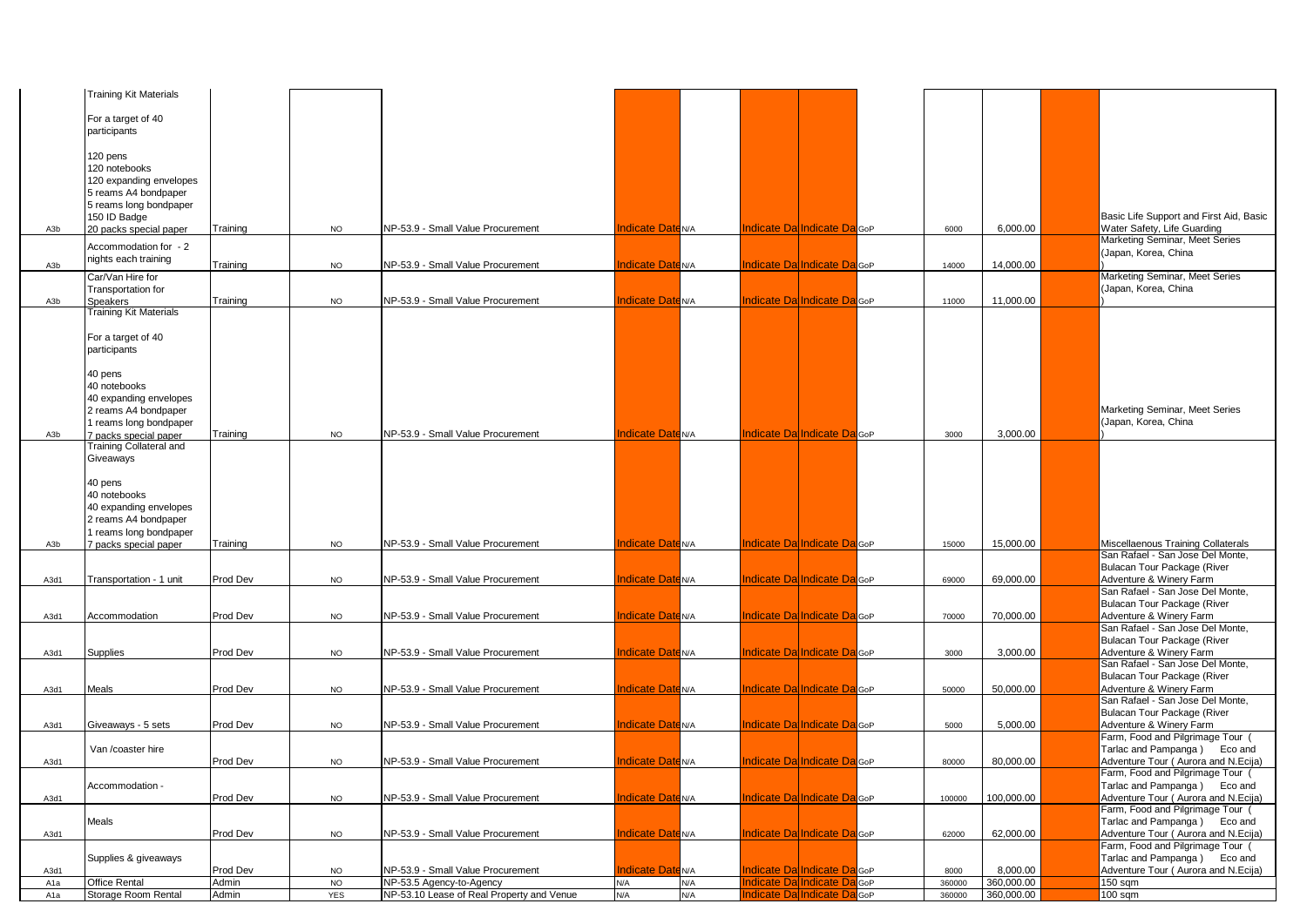| A <sub>1</sub> a | Car Hire                              | Admin            | <b>NO</b>      | NP-53.9 - Small Value Procurement | <b>Indicate Date N/A</b>                            | Indicate DalIndicate D                  | GoP          | 40000  | 40,000.00  | 4 times                                  |  |
|------------------|---------------------------------------|------------------|----------------|-----------------------------------|-----------------------------------------------------|-----------------------------------------|--------------|--------|------------|------------------------------------------|--|
| A <sub>1a</sub>  | <b>Photocopying Services</b>          | Admin            | <b>YES</b>     | NP-53.9 - Small Value Procurement | ndicate Dat<br>N/A                                  | ndicate DalIndicate                     | GoP          | 60000  | 60,000.00  | 20,000 pages per month * 12 months       |  |
| A1a              | Printer                               | Admin            | <b>NO</b>      | NP-53.9 - Small Value Procurement | ndicate Daten/A                                     | ndicate Da <mark>lIndicate D</mark>     | GoP          | 20000  | 20,000.00  | 1 unit                                   |  |
|                  |                                       |                  |                |                                   |                                                     |                                         |              |        |            | 1 guard / 12 hour-duty / 7days a week    |  |
| A <sub>1a</sub>  | <b>Security Services</b>              | Admin            | <b>YES</b>     | Competitive Bidding               | Indicate Date Indicate Dat Indicate Dal Indicate Da |                                         | <b>d</b> GoP | 720000 | 720,000.00 | 12 months                                |  |
|                  | Repairs/Maintenance of the            |                  |                |                                   |                                                     |                                         |              |        |            | Roof Leak / Repainting / Partition /     |  |
|                  | <b>New Satellite Office</b>           |                  |                |                                   |                                                     |                                         |              |        |            | Name Signage and other office-related    |  |
| A1a              |                                       | Admin            | <b>NO</b>      | VP-53.9 - Small Value Procurement | <b>Indicate Date N/A</b>                            | <b>Indicate Da Indicate Da</b> GoP      |              | 50000  | 50,000.00  | repairs and maintenance                  |  |
| A <sub>1a</sub>  | <b>Office Chairs</b>                  | Admin            | <b>NO</b>      | NP-53.9 - Small Value Procurement | ndicate Daten/A                                     | ndicate Dallndicate D                   | <b>GoP</b>   | 30000  | 30,000.00  | 10 office chairs                         |  |
| A1a              | Office Table                          | Admin            | <b>NO</b>      | NP-53.9 - Small Value Procurement | <b>Indicate Date N/A</b>                            | <b>Indicate Da Indicate D</b>           | GoP          | 25000  | 25,000.00  | 5 Office Table                           |  |
|                  | <b>Customized Office/Storage</b>      |                  |                |                                   |                                                     |                                         |              |        |            | large standing or wall-mounted           |  |
| A1a              | Shelves                               | Admin            | NO             | VP-53.9 - Small Value Procurement | ndicate Date N/A                                    | ndicate Da Indicate Da                  | GoP          | 15000  | 15,000.00  | wood/metal shelves * 3 pcs               |  |
| A <sub>1</sub> a | <b>Filing Cabinets Metal</b>          | Admin            | <b>NO</b>      | NP-53.9 - Small Value Procurement | ndicate Date <sub>N/A</sub>                         | Indicate DalIndicate D                  | <b>GoP</b>   | 20000  | 20.000.00  | 4pcs / 3-4 drawer cabinet                |  |
|                  | <b>Electric Fan and Exhaust</b>       |                  |                |                                   |                                                     |                                         |              |        |            |                                          |  |
| A1a              | Fan                                   | Admin            | <b>NO</b>      | NP-53.9 - Small Value Procurement | <b>Indicate Date</b> N/A                            | Indicate DalIndicate Dal <sub>GoP</sub> |              | 5000   | 5,000.00   | 2 pcs Stand Fan, 2 pcs exhaust fan       |  |
|                  |                                       |                  |                |                                   |                                                     |                                         |              |        |            |                                          |  |
|                  | Aircon Maintenance                    |                  |                |                                   |                                                     |                                         |              |        |            | Repairs and Maintenance of 3 Office      |  |
| A <sub>1a</sub>  |                                       | Admin            | <b>NO</b>      | NP-53.9 - Small Value Procurement | <b>Indicate Date N/A</b>                            | <b>Indicate Dal Indicate DalGoP</b>     |              | 50000  | 50.000.00  | Aircon (1 split type and 2 wall mounted) |  |
| A <sub>1a</sub>  | Office Disinfection                   | Admin            | N <sub>O</sub> | NP-53.9 - Small Value Procurement | ndicate Dat<br>E <sub>N/A</sub>                     | ndicate DalIndicate                     | GoP          | 36000  | 36,000.00  | 150 sqm * 12 months                      |  |
| A <sub>1a</sub>  | Microwave Oven                        | Admin            | <b>NO</b>      | NP-53.9 - Small Value Procurement | าdicate Dat<br>EN/A                                 | ndicate DalIndicate D                   | GoP          | 7000   | 7.000.00   | 1 unit                                   |  |
| A <sub>1a</sub>  | Refrigerator                          | Admin            | <b>NO</b>      | NP-53.9 - Small Value Procurement | ndicate Date N/A                                    | Indicate Da Indicate D                  | GoP          | 15000  | 15,000.00  | 1 unit                                   |  |
|                  | Reverse transcription                 |                  |                |                                   |                                                     |                                         |              |        |            |                                          |  |
|                  | polymerase chain reaction             |                  |                |                                   |                                                     |                                         |              |        |            | RT-PCR Testing for 30 staff x 4 tests    |  |
|                  | (RTPCR) Testing for                   |                  |                |                                   |                                                     |                                         |              |        |            | (Q1, Q2, Q3, Q4)                         |  |
|                  |                                       |                  |                |                                   |                                                     | ndicate Da Indicate Da GoP              |              |        | 420,000.00 |                                          |  |
| A <sub>1</sub> a | DOTR3 Personnel                       | Admin            | <b>NO</b>      | VP-53.9 - Small Value Procurement | ndicate DateN/A                                     |                                         |              | 420000 |            |                                          |  |
| A1a              | <b>Biometrics</b>                     | <b>Admin</b>     | <b>NO</b>      | NP-53.9 - Small Value Procurement | ndicate Date N/A                                    | ndicate DalIndicate D                   | GoP          | 20000  | 20,000.00  | For the new CRK terminal                 |  |
| A <sub>1a</sub>  | Safe / Vault                          | Admin            | <b>NO</b>      | NP-53.9 - Small Value Procurement | <b>Indicate Date N/A</b>                            | Indicate DalIndicate D                  | GoP          | 20000  | 20,000.00  | Replacement for the broken one           |  |
|                  | TIEZA Inspection -                    |                  |                |                                   |                                                     |                                         |              |        |            | Estimate of 15 trips for the whole Year  |  |
| A <sub>1</sub> a | Transportation                        | Admin            | <b>NO</b>      | NP-53.9 - Small Value Procurement | <b>Indicate Date N/A</b>                            | Indicate Da Indicate Da GoP             |              | 105000 | 105,000.00 |                                          |  |
|                  | Production of infomercial             |                  |                |                                   |                                                     |                                         |              |        |            |                                          |  |
|                  | AVP (30 to 50-seconder)               |                  |                |                                   |                                                     |                                         |              |        |            | Production of infomercial AVP (30 to 50- |  |
|                  | with content on the                   |                  |                |                                   |                                                     |                                         |              |        |            | seconder) with content on the            |  |
|                  | preventive measures,                  |                  |                |                                   |                                                     |                                         |              |        |            | preventive measures, awareness,          |  |
|                  | awareness, preparedness,              |                  |                |                                   |                                                     |                                         |              |        |            |                                          |  |
|                  |                                       |                  |                |                                   |                                                     |                                         |              |        |            | preparedness, & preventive measures      |  |
|                  | & preventive measures                 |                  |                |                                   |                                                     |                                         |              |        |            | against COVID 19                         |  |
| A3d1             | against COVID 19                      | MarketDev        | <b>NO</b>      | NP-53.9 - Small Value Procurement | <b>Indicate Date N/A</b>                            | <b>Indicate Da Indicate Da</b> GoP      |              | 100000 | 100,000.00 |                                          |  |
|                  |                                       |                  |                |                                   |                                                     |                                         |              |        |            |                                          |  |
|                  | Production of IEC materials           |                  |                |                                   |                                                     |                                         |              |        |            |                                          |  |
|                  | with with content on the              |                  |                |                                   |                                                     |                                         |              |        |            | Production of IEC materials with with    |  |
|                  | preventive measures,                  |                  |                |                                   |                                                     |                                         |              |        |            | content on the preventive measures,      |  |
|                  | awareness, preparedness,              |                  |                |                                   |                                                     |                                         |              |        |            | awareness, preparedness, & preventive    |  |
|                  | & preventive measures                 |                  |                |                                   |                                                     |                                         |              |        |            | measures against COVID 19                |  |
|                  | against COVID 19                      | MarketDev        | <b>NO</b>      | NP-53.9 - Small Value Procurement | <b>Indicate Date N/A</b>                            | Indicate DalIndicate Dal <sub>GoP</sub> |              | 125000 | 125,000.00 |                                          |  |
| A3d1             |                                       |                  |                |                                   |                                                     |                                         |              |        |            |                                          |  |
|                  | Hiring of production team             |                  |                |                                   |                                                     |                                         |              |        |            | Virtual Tours in Central Luzon.          |  |
|                  | (physical/technical                   |                  |                |                                   |                                                     |                                         |              |        |            | Virtual Tour with content on the         |  |
|                  | requirements                          |                  |                |                                   |                                                     |                                         |              |        |            | preventive measures, awareness,          |  |
|                  | or equipments,                        |                  |                |                                   |                                                     |                                         |              |        |            | preparedness, & preventive measures      |  |
|                  | video/photos collection and           |                  |                |                                   |                                                     |                                         |              |        |            | against COVID 19                         |  |
| A3d1             | editing)                              | MarketDev        | <b>NO</b>      | NP-53.9 - Small Value Procurement | <b>Indicate Date N/A</b>                            | <b>Indicate Da Indicate Da</b> GoP      |              | 60000  | 60,000.00  |                                          |  |
|                  |                                       |                  |                |                                   |                                                     |                                         |              |        |            | Virtual Tours in Central Luzon.          |  |
|                  | Transportation of DOT -R3             |                  |                |                                   |                                                     |                                         |              |        |            | Virtual Tour with content on the         |  |
|                  |                                       |                  |                |                                   |                                                     |                                         |              |        |            | preventive measures, awareness,          |  |
|                  | team                                  |                  |                |                                   |                                                     |                                         |              |        |            | preparedness, & preventive measures      |  |
| A3d1             |                                       | MarketDev        | <b>NO</b>      | NP-53.9 - Small Value Procurement | <b>Indicate Date N/A</b>                            | Indicate Da Indicate Da GoP             |              | 10000  | 10,000.00  | against COVID 19                         |  |
|                  |                                       |                  |                |                                   |                                                     |                                         |              |        |            | Virtual Tours in Central Luzon.          |  |
|                  |                                       |                  |                |                                   |                                                     |                                         |              |        |            | Virtual Tour with content on the         |  |
|                  | Supplies / giveaways                  |                  |                |                                   |                                                     |                                         |              |        |            | preventive measures, awareness,          |  |
|                  |                                       |                  |                |                                   |                                                     |                                         |              |        |            | preparedness, & preventive measures      |  |
| A3d1             |                                       | <b>MarketDev</b> | <b>NO</b>      | VP-53.9 - Small Value Procurement | <b>Indicate Date N/A</b>                            | Indicate DalIndicate Dal <sub>GoP</sub> |              | 4000   | 4,000.00   | against COVID 19                         |  |
| A3d1             | Booth rental x 2                      | MarketDev        | NO             | NP-53.9 - Small Value Procurement | Indicate Date N/A                                   | Indicate DalIndicate Da                 | GoP          | 30000  | 30.000.00  | Food and Music Fair                      |  |
|                  |                                       |                  |                |                                   |                                                     |                                         |              |        |            |                                          |  |
|                  | <b>Transportation (performers</b>     |                  |                |                                   |                                                     |                                         |              |        |            | Food and Music Fair                      |  |
|                  | & DOT-R3 staff) x 2                   |                  |                |                                   |                                                     |                                         |              |        |            |                                          |  |
| A3d1             |                                       | MarketDev        | <b>NO</b>      | VP-53.9 - Small Value Procurement | ndicate Date N/A                                    | ndicate Da Indicate Da                  | <b>B</b> GoP | 10000  | 10,000.00  |                                          |  |
| A3d1             | Meals (performers) x 15/me. MarketDev |                  | <b>NO</b>      | NP-53.9 - Small Value Procurement | ndicate Date <sub>N/A</sub>                         | ndicate DalIndicate D                   | GoP          | 4500   | 4.500.00   | Food and Music Fair                      |  |
| A3d1             | Giveaways/tokens x 20                 | MarketDev        | <b>NO</b>      | NP-53.9 - Small Value Procurement | Indicate Dat<br>EN/A                                | Indicate DalIndicate D                  | GoP          | 10000  | 10,000.00  | Food and Music Fair                      |  |
| A3d1             | Transportation x 6 runs               | MarketDev        | <b>NO</b>      | NP-53.9 - Small Value Procurement | ndicate<br>ate <sub>N/A</sub>                       | ndicate Dallndicate                     | GoP          | 30000  | 30,000.00  | Support to Cruise Tourism                |  |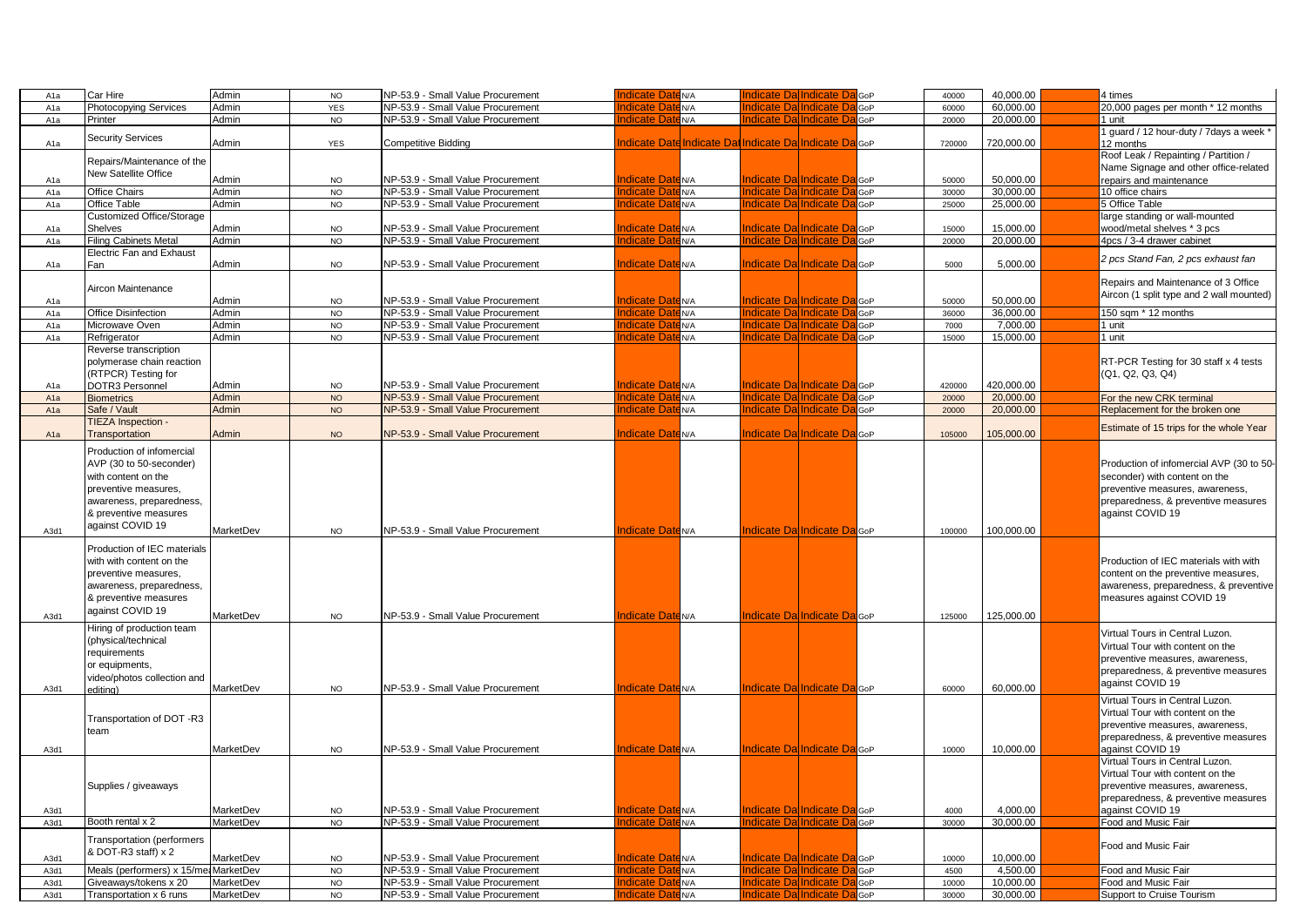| A3d1         | Leis x 650 pcs                   | MarketDev        | <b>NO</b>       | NP-53.9 - Small Value Procurement        | <b>Indicate Date</b> N/A                                           | Indicate Dal Indicate Da                                         | 45500<br><b>G</b> oP  | 45,500.00              | Support to Cruise Tourism                       |
|--------------|----------------------------------|------------------|-----------------|------------------------------------------|--------------------------------------------------------------------|------------------------------------------------------------------|-----------------------|------------------------|-------------------------------------------------|
|              | Videographer/photographer        |                  |                 |                                          |                                                                    |                                                                  |                       |                        | Support to Cruise Tourism                       |
| A3d1         | (maiden cruise) x 2              | MarketDev        | <b>NO</b>       | NP-53.9 - Small Value Procurement        | <b>Indicate Date</b> N/A                                           | <b>Indicate Da Indicate Da</b> GoP                               | 24000                 | 24,000.00              |                                                 |
|              |                                  |                  |                 |                                          |                                                                    |                                                                  |                       |                        | <b>Tourism Investment Business</b>              |
| A3d1         | Accommodation 2 rms/1N           | MarketDev        | <b>NO</b>       | NP-53.9 - Small Value Procurement        | <b>Indicate Date N/A</b>                                           | <b>Indicate Dal Indicate Dal</b> GoP                             | 16000                 | 16,000.00              | Exchange                                        |
|              | Transportation                   |                  |                 |                                          |                                                                    |                                                                  |                       |                        | <b>Tourism Investment Business</b>              |
| A3d1         |                                  | <b>MarketDev</b> | <b>NO</b>       | NP-53.9 - Small Value Procurement        | <b>Indicate Date N/A</b>                                           | <b>Indicate Da Indicate Da</b> GoP                               | 5000                  | 5,000.00               | Exchange                                        |
|              | Giveaways/Supplies x 30          |                  |                 |                                          |                                                                    |                                                                  |                       |                        | <b>Tourism Investment Business</b>              |
| A3d1         | sets                             | MarketDev        | <b>NO</b>       | NP-53.9 - Small Value Procurement        | <b>Indicate Date N/A</b>                                           | Indicate Da Indicate Da GoP                                      | 16500                 | 16,500.00              | Exchange                                        |
|              |                                  |                  |                 |                                          |                                                                    |                                                                  |                       |                        | Tourism Investment Business                     |
| A3d1         | Meals x 50 pax                   | MarketDev        | <b>NO</b>       | NP-53.9 - Small Value Procurement        | <b>Indicate Date N/A</b>                                           | Indicate Da Indicate Da GoP                                      | 40000                 | 40,000.00              | Exchange                                        |
|              | RT airfare x 1 pax               |                  |                 |                                          |                                                                    |                                                                  |                       |                        | International Business Mission/Travel           |
| A3d1         |                                  | MarketDev        | <b>NO</b>       | NP-53.9 - Small Value Procurement        | <b>Indicate Date N/A</b>                                           | <b>Indicate Dal Indicate Dal</b> GoP                             | 50000                 | 50.000.00              | Fairs/MICE (Asia/Europe / USA)                  |
|              | Transportation x 2 trips         |                  |                 |                                          |                                                                    |                                                                  |                       |                        | International Business Mission/Travel           |
| A3d1         |                                  | <b>MarketDev</b> | <b>NO</b>       | NP-53.9 - Small Value Procurement        | ndicate Date N/A                                                   | ndicate Dal Indicate DalGoP                                      | 10000                 | 10,000.00              | Fairs/MICE (Asia/Europe / USA)                  |
|              | Giveaways / supplies x 50se      |                  |                 |                                          |                                                                    |                                                                  |                       |                        | nternational Business Mission/Travel            |
| A3d1         |                                  | MarketDev        | <b>NO</b>       | NP-53.9 - Small Value Procurement        | <b>Indicate Date N/A</b>                                           | <b>Indicate Dal Indicate Dal</b> GoP                             | 32500                 | 32.500.00              | airs/MICE (Asia/Europe / USA)                   |
|              | Brochures x 1000pcs              |                  |                 |                                          |                                                                    |                                                                  |                       |                        | International Business Mission/Travel           |
| A3d1         |                                  | MarketDev        | <b>NO</b>       | NP-53.9 - Small Value Procurement        | <b>Indicate Date N/A</b>                                           | Indicate Da Indicate Da GoP                                      | 18000                 | 18,000.00              | Fairs/MICE (Asia/Europe / USA)                  |
|              | Accommodation x 2 rms            |                  |                 |                                          |                                                                    |                                                                  |                       |                        | Participation to Phil. Dive Expo                |
| A3d1         |                                  | <b>MarketDev</b> | <b>NO</b>       | NP-53.9 - Small Value Procurement        | <b>Indicate Date N/A</b>                                           | <b>Indicate Dal Indicate Dal</b> GoP                             | 20000                 | 20.000.00              | PHIDEX)                                         |
|              | Transportation x 2 days          |                  |                 |                                          |                                                                    |                                                                  |                       |                        | Participation to Phil. Dive Expo                |
| A3d1         |                                  | <b>MarketDev</b> | <b>NO</b>       | NP-53.9 - Small Value Procurement        | <b>Indicate Date</b> N/A                                           | Indicate Da Indicate Da GoP                                      | 10000                 | 10,000.00              | PHIDEX)                                         |
|              | Supplies                         |                  |                 |                                          |                                                                    |                                                                  |                       |                        | Participation to Phil. Dive Expo                |
| A3d1         |                                  | <b>MarketDev</b> | <b>NO</b>       | NP-53.9 - Small Value Procurement        | <b>Indicate Date N/A</b>                                           | <b>Indicate Dal Indicate Dal</b> GoP                             | 3000                  | 3.000.00               | PHIDEX)                                         |
|              | Giveaways (tokens, 30 sets       |                  |                 |                                          |                                                                    |                                                                  |                       |                        | Participation to Phil. Dive Expo                |
|              | collaterals (t-shirts,           |                  |                 |                                          |                                                                    |                                                                  |                       |                        | PHIDEX)                                         |
| A3d1         | 100pcs.)                         | MarketDev        | <b>NO</b>       | NP-53.9 - Small Value Procurement        | <b>Indicate Date N/A</b>                                           | <b>Indicate Da Indicate Da</b> GoP                               | 40000                 | 40,000.00              |                                                 |
|              | Meals x 3 pax x 3 days           |                  |                 |                                          |                                                                    |                                                                  |                       |                        | Participation to Phil. Dive Expo                |
| A3d1         |                                  | <b>MarketDev</b> | <b>NO</b>       | NP-53.9 - Small Value Procurement        | <b>Indicate Date N/A</b><br>ndicate Date Indicate Da               | <b>Indicate Da Indicate Da</b> GoP<br>il Indicate Dal Indicate D | 4500                  | 4,500.00               | PHIDEX)                                         |
| A3d1         | Booth contractor                 | MarketDev        | <b>YES</b>      | Competitive Bidding                      |                                                                    |                                                                  | GoP<br>175000         | 175,000.00             | <b>HALAL Expo</b>                               |
| A3d1         | Event Organizer                  | MarketDev        | YES             | <b>Competitive Bidding</b>               | ndicate Date Indicate Dat Indicate Dal Indicate D<br>Indicate Date |                                                                  | 150000<br>GoP         | 150,000.00             | <b>HALAL Expo</b>                               |
| A3d1         | Transportation                   | MarketDev        | <b>NO</b>       | NP-53.9 - Small Value Procurement        | EN/A<br>ndicate Da                                                 | Indicate DalIndicate D<br>ndicate DalIndicate I                  | 13500<br>GoP          | 13,500.00<br>13,500.00 | <b>HALAL Expo</b>                               |
| A3d1         | Accommodation                    | MarketDev        | $NO$            | NP-53.9 - Small Value Procurement        | N/A<br>ndicate Dat                                                 | ndicate DalIndicate D                                            | 13500<br>GoP          | 5,000.00               | <b>HALAL Expo</b>                               |
| A3d1         | Supplies and materials           | MarketDev        | <b>NO</b>       | NP-53.9 - Small Value Procurement        | N/A                                                                |                                                                  | GoP<br>5000           |                        | <b>HALAL Expo</b>                               |
|              | Giveaways / tokens x 30<br>sets  | MarketDev        |                 | <b>VP-53.9 - Small Value Procurement</b> | <b>Indicate Date N/A</b>                                           | Indicate Dal Indicate Da                                         | <b>I</b> GoP<br>18000 | 18,000.00              | <b>HALAL Expo</b>                               |
| A3d1<br>A3d1 | Giveaways x 200pcs               | MarketDev        | NO<br><b>NO</b> | NP-53.9 - Small Value Procurement        | <b>ndicate Date N/A</b>                                            | Indicate DalIndicate D                                           | GoP<br>50000          | 50.000.00              | Adobo festival (Tarlac)                         |
|              |                                  |                  |                 |                                          |                                                                    |                                                                  |                       |                        |                                                 |
| A3d1         | Booth design & construction      | <b>MarketDev</b> | <b>NO</b>       | Competitive Bidding                      | Indicate Date Indicate Dat Indicate Da Indicate Da GoP             |                                                                  | 100000                | 100,000.00             | NorthPhil                                       |
|              | Transportation (van and          |                  |                 |                                          |                                                                    |                                                                  |                       |                        |                                                 |
| A3d1         | truck)                           | <b>MarketDev</b> | <b>NO</b>       | NP-53.9 - Small Value Procurement        | <b>Indicate Date N/A</b>                                           | Indicate DalIndicate Da                                          | <b>B</b> GoP<br>13500 | 13,500.00              | NorthPhil                                       |
| A3d1         | Accommodation                    | MarketDev        | NO              | NP-53.9 - Small Value Procurement        | Indicate Dat<br>EN/A                                               | Indicate DalIndicate D                                           | 5000<br>GoP           | 5,000.00               | NorthPhil                                       |
| A3d1         | Supplies and materials           | <b>MarketDev</b> | <b>NO</b>       | NP-53.9 - Small Value Procurement        | ndicate Date <sub>N/A</sub>                                        | <b>Indicate DalIndicate D</b>                                    | GoP<br>5000           | 5.000.00               | NorthPhil                                       |
|              | Giveaways / tokens x 30          |                  |                 |                                          |                                                                    |                                                                  |                       |                        |                                                 |
| A3d1         | sets                             | MarketDev        | <b>NO</b>       | NP-53.9 - Small Value Procurement        | <b>Indicate Date N/A</b>                                           | <b>Indicate Dal Indicate Dal GoP</b>                             | 15000                 | 15.000.00              | NorthPhil                                       |
|              | Meals (Welcome dinner) x         |                  |                 |                                          |                                                                    |                                                                  |                       |                        |                                                 |
| A3d1         | 75pax                            | <b>MarketDev</b> | <b>NO</b>       | NP-53.9 - Small Value Procurement        | <b>Indicate Date N/A</b>                                           | <b>Indicate Da Indicate Da</b> GoP                               | 45000                 | 45.000.00              | NorthPhil                                       |
|              | Meals of participants            |                  |                 |                                          |                                                                    |                                                                  |                       |                        |                                                 |
| A3d1         | (Lunch or dinner) x 150pax       | MarketDev        | <b>NO</b>       | NP-53.9 - Small Value Procurement        | <b>Indicate Date N/A</b>                                           | <b>Indicate Dal Indicate Dal</b> GoP                             | 50000                 | 50,000.00              | Naitas Pampanga Gen. Assembly                   |
|              | Production of brochures x        |                  |                 |                                          |                                                                    |                                                                  |                       |                        | Promotion of medical and dental                 |
| A3d1         | 2500pcs                          | MarketDev        | <b>NO</b>       | NP-53.9 - Small Value Procurement        | <b>Indicate Date</b><br>EN/A                                       | <b>Indicate Da Indicate Da</b> GoP                               | 50000                 | 50.000.00              | ourism (with wellness)                          |
|              | Meals and Venue for 30           |                  |                 |                                          |                                                                    |                                                                  |                       |                        |                                                 |
|              | pax for the Central Luzon        |                  |                 |                                          |                                                                    |                                                                  |                       |                        | Central Luzon Consultation and                  |
|              | <b>Consultation and Planning</b> |                  |                 |                                          |                                                                    |                                                                  |                       |                        | <b>Planning Workshop with Tourism</b>           |
|              | Workshop with Tourism            |                  |                 |                                          |                                                                    |                                                                  |                       |                        | <b>Officers</b>                                 |
|              | <b>Officers</b>                  |                  |                 |                                          |                                                                    |                                                                  |                       |                        |                                                 |
| A3d1         |                                  | <b>MarketDev</b> | <b>NO</b>       | NP-53.9 - Small Value Procurement        | <b>Indicate Date N/A</b>                                           | <b>Indicate Da Indicate Da</b> GoP                               | 45000                 | 45,000.00              |                                                 |
|              | Accommodation 2 rms / 1          |                  |                 |                                          |                                                                    |                                                                  |                       |                        | Conduct of TDP training programs (              |
|              | night / 3 runs                   |                  |                 |                                          |                                                                    |                                                                  |                       |                        | TDP coaching / Statistics                       |
| АЗа          |                                  | Planning         | <b>NO</b>       | NP-53.9 - Small Value Procurement        | <b>Indicate Date N/A</b>                                           | Indicate Da Indicate Da GoP                                      | 36000                 | 36,000.00              | [raining]                                       |
|              |                                  |                  |                 |                                          |                                                                    |                                                                  |                       |                        | Conduct of TDP training programs (              |
|              | Transportation x 14 trips        |                  |                 |                                          | <b>Indicate Date N/A</b>                                           | <b>Indicate Dal Indicate DalGoP</b>                              |                       |                        | TDP coaching / Statistics                       |
| АЗа          |                                  | Planning         | <b>NO</b>       | NP-53.9 - Small Value Procurement        |                                                                    |                                                                  | 105000                | 105,000.00             | Training)<br>Conduct of TDP training programs ( |
|              | Meals x 30 pax X 3 runs          |                  |                 |                                          |                                                                    |                                                                  |                       |                        | LTDP coaching / Statistics                      |
| АЗа          |                                  | Planning         | NO              | NP-53.9 - Small Value Procurement        | <b>Indicate Date N/A</b>                                           | Indicate Da Indicate Da GoP                                      | 80000                 | 80.000.00              | Training)                                       |
|              |                                  |                  |                 |                                          |                                                                    |                                                                  |                       |                        |                                                 |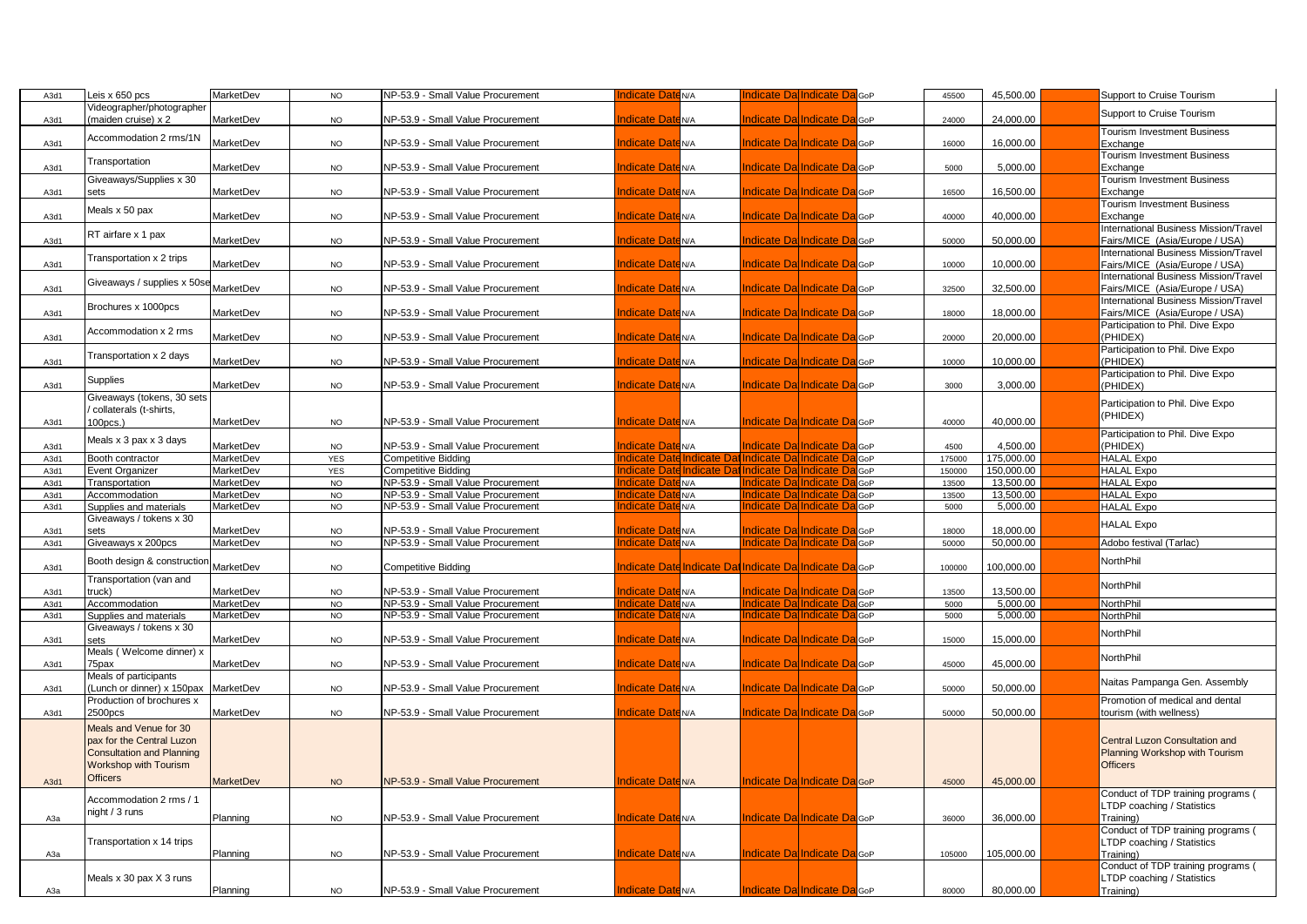| АЗа          | Supplies                                                       | Planning                       | <b>NO</b>              | NP-53.9 - Small Value Procurement                                      | ndicate Date N/A                   |                  | <b>Indicate Da Indicate Da</b> GoP                                              |            | 5000            | 5,000.00                | Conduct of TDP training programs (<br>LTDP coaching / Statistics<br>Training)                                    |
|--------------|----------------------------------------------------------------|--------------------------------|------------------------|------------------------------------------------------------------------|------------------------------------|------------------|---------------------------------------------------------------------------------|------------|-----------------|-------------------------|------------------------------------------------------------------------------------------------------------------|
| АЗа          | Giveaways x 2 pax x 3 runs                                     | Planning                       | <b>NO</b>              | NP-53.9 - Small Value Procurement                                      | ndicate Date N/A                   |                  | <b>Indicate Dal Indicate Dal</b> GoP                                            |            | 3000            | 3.000.00                | Conduct of TDP training programs (<br>LTDP coaching / Statistics<br>Training)                                    |
| АЗа          | Accommodation 2 rms / 1<br>night / 3 runs                      | Planning                       | <b>NO</b>              | NP-53.9 - Small Value Procurement                                      | <b>Indicate Date</b> N/A           |                  | <b>Indicate Dal Indicate DalGoP</b>                                             |            | 36000           | 36,000.00               | Roll out of the Regional Tourism<br>Development Plan Capability Building<br>for LGUs on Carrying Capacity of TDs |
| АЗа          | Transportation x 14 trips                                      | Planning                       | <b>NO</b>              | NP-53.9 - Small Value Procurement                                      | ndicate Date N/A                   |                  | <b>Indicate Da Indicate Da</b> GoP                                              |            | 105000          | 105,000.00              | Roll out of the Regional Tourism<br>Development Plan Capability Building<br>for LGUs on Carrying Capacity of TDs |
| АЗа          | Meals x 30 pax x 3 runs                                        | Planning                       | <b>NO</b>              | NP-53.9 - Small Value Procurement                                      | ndicate Date N/A                   |                  | <b>Indicate Dal Indicate Dal</b> GoP                                            |            | 80000           | 80,000.00               | Roll out of the Regional Tourism<br>Development Plan Capability Building<br>for LGUs on Carrying Capacity of TDs |
| АЗа          | Supplies                                                       | Planning                       | <b>NO</b>              | NP-53.9 - Small Value Procurement                                      | ndicate Date N/A                   |                  | Indicate DalIndicate Dal <sub>GoP</sub>                                         |            | 5000            | 5,000.00                | Roll out of the Regional Tourism<br>Development Plan Capability Building<br>for LGUs on Carrying Capacity of TDs |
|              | Giveaways x 2 pax x 3 runs                                     |                                |                        |                                                                        |                                    |                  | <b>Indicate Da Indicate Da</b> GoP                                              |            |                 |                         | Roll out of the Regional Tourism<br>Development Plan Capability Building<br>for LGUs on Carrying Capacity of TDs |
| АЗа          | Printing of Tourism<br>Guidebook Material x 150                | Planning                       | <b>NO</b>              | NP-53.9 - Small Value Procurement                                      | ndicate Date N/A                   |                  |                                                                                 |            | 3000            | 3,000.00                | Roll out of the Regional Tourism<br>Development Plan Capability Building<br>for LGUs on Carrying Capacity of TDs |
| АЗа<br>A3c1  | copies<br>Accommodation - 2 rooms<br>x 4 nights x 3 runs       | Planning<br>Accreditation      | <b>NO</b><br><b>NO</b> | NP-53.9 - Small Value Procurement<br>NP-53.9 - Small Value Procurement | ndicate Date N/A<br>ndicate DateNA |                  | <b>Indicate Dal Indicate Dal GoP</b><br>Indicate DalIndicate Dal <sub>GoP</sub> |            | 19500<br>95000  | 19.500.00<br>95,000.00  | Conduct of PAS Roll-out / Mobile<br>Accreditation                                                                |
| A3c1         | Transportation - 30 trips                                      | Accreditation                  | <b>NO</b>              | NP-53.9 - Small Value Procurement                                      | ndicate Date N/A                   |                  | <b>Indicate Da Indicate Da</b> GoP                                              |            | 145000          | 145,000.00              | Conduct of PAS Roll-out / Mobile<br>Accreditation                                                                |
| A3c1         | Meals - 350/meal x 200 pax Accreditation                       |                                | <b>NO</b>              | NP-53.9 - Small Value Procurement                                      | ndicate Date N/A                   |                  | Indicate Dal Indicate Da GoP                                                    |            | 80000           | 80,000.00               | Conduct of PAS Roll-out / Mobile<br>Accreditation<br>Conduct of PAS Roll-out / Mobile                            |
| A3c1         | Supplies - 100 sets/pax<br>Accommodation - 2 rooms             | Accreditation                  | <b>NO</b>              | NP-53.9 - Small Value Procurement                                      | ndicate Date <sub>N/A</sub>        |                  | <b>Indicate Dal Indicate DalGoP</b>                                             |            | 10000           | 10,000.00               | Accreditation                                                                                                    |
| A3c1         | x 1 night x 20 runs                                            | Accreditation                  | <b>NO</b>              | NP-53.9 - Small Value Procurement                                      | ndicate Date N/A                   |                  | Indicate Da Indicate Da GoP<br>ndicate DalIndicate Da                           |            | 95000           | 95,000.00               | Inspection and Monitoring                                                                                        |
| A3c1<br>A3c1 | Transportation - 30 trips<br>Supplies                          | Accreditation<br>Accreditation | <b>NO</b><br><b>NO</b> | NP-53.9 - Small Value Procurement<br>NP-53.9 - Small Value Procurement | ndicate Date N/A<br>ndicate Dat    | E <sub>N/A</sub> | ndicate Da Indicate Da                                                          | GoP<br>GoP | 145000<br>15000 | 145,000.00<br>15,000.00 | nspection and Monitoring<br>nspection and Monitoring                                                             |
|              | Accommodation - 2 rooms                                        |                                |                        |                                                                        |                                    |                  |                                                                                 |            |                 |                         |                                                                                                                  |
| A3c1         | $x 1$ nigh $x 5$ runs                                          | Accreditation                  | <b>NO</b>              | NP-53.9 - Small Value Procurement                                      | ndicate DateN/A                    |                  | ndicate Da Indicate Da GoP                                                      |            | 25000           | 25.000.00               | Farm Tourism Assessment                                                                                          |
| A3c1         | Transportation - 10 trips                                      | Accreditation                  | <b>NO</b>              | NP-53.9 - Small Value Procurement                                      | ndicate DateN/A                    |                  | ndicate DalIndicate Da                                                          | GoP        | 50000           | 50.000.00               | Farm Tourism Assessment                                                                                          |
| A3c1         | Supplies                                                       | Accreditation                  | <b>NO</b>              | NP-53.9 - Small Value Procurement                                      | ndicate Date <sub>N/A</sub>        |                  | Indicate DalIndicate Da                                                         | GoP        | 5000            | 5,000.00                | Farm Tourism Assessment                                                                                          |
| A3c1         | Accommodation - 2 rooms<br>x 1 nighs x 20 runs                 | Accreditation                  | <b>NO</b>              | NP-53.9 - Small Value Procurement                                      | ndicate Date <sub>N/A</sub>        |                  | <b>Indicate Dal Indicate DalGoP</b>                                             |            | 65000           | 65.000.00               | Monitoring of Accredited TREs on the<br>compliance of Health and Safety<br>Protocols                             |
|              |                                                                |                                |                        |                                                                        |                                    |                  |                                                                                 |            |                 |                         | Monitoring of Accredited TREs on the<br>compliance of Health and Safety                                          |
| A3c1         | Transportation - 16 trips                                      | Accreditation                  | <b>NO</b>              | NP-53.9 - Small Value Procurement                                      | ndicate Date N/A                   |                  | Indicate Da Indicate Da GoP                                                     |            | 80000           | 80,000.00               | Protocols                                                                                                        |
|              | Professional Services/ Web                                     |                                |                        |                                                                        |                                    |                  |                                                                                 |            |                 |                         |                                                                                                                  |
| A3c1         | Developer - annual fee                                         | Accreditation                  | <b>NO</b>              | VP-53.9 - Small Value Procurement                                      | ndicate Date N/A                   |                  | ndicate Da Indicate Da GoP                                                      |            | 36000           | 36,000.00               | <b>Nebsite Maintenance</b>                                                                                       |
| A3c1         | Supplies<br>Procurement of Zoom                                | Accreditation                  | <b>NO</b>              | NP-53.9 - Small Value Procurement                                      | ndicate Date <sub>N/A</sub>        |                  | ndicate Da Indicate Da                                                          | GoP        | 60000           | 60,000.00               | Printing of Information Materials                                                                                |
|              | <b>Account for Accreditation</b><br>Division (including Google |                                |                        |                                                                        |                                    |                  |                                                                                 |            |                 |                         | For the conduct of virtual/online                                                                                |
| A3c1         | Drives)                                                        | Accreditation                  | <b>NO</b>              | NP-53.9 - Small Value Procurement                                      | <b>Indicate Date N/A</b>           |                  | <b>Indicate Dal Indicate DalGoP</b>                                             |            | 68000           | 68,000.00               | trainings, safe-keeping of files                                                                                 |

Prepared By: Noted By:

**COLORING CONSTRUCT CHARGE CHARGE CHARGE CHARGE CHARGE CHARGE CHARGE CHARGE CHARGE CHARGE CHARGE CHARGE CHARGE CH**<br> **CHRISELLE MAY S. YAMBAO** 

JW BAC Secretariat **BAC** Chairman